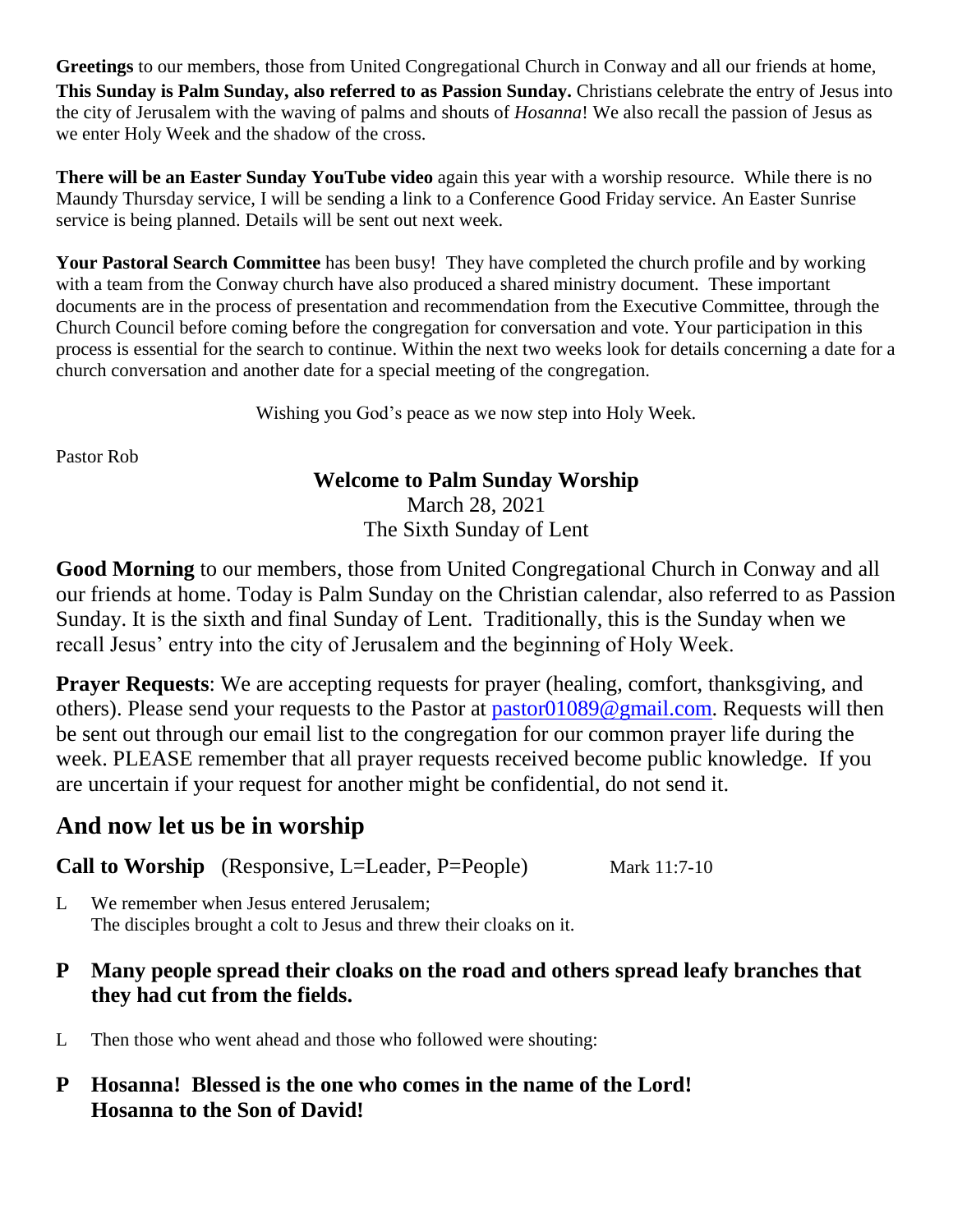## **Unison Morning Prayer & The Lord's Prayer**

All glory and honor be to you, O Christ! With the rising of the sun on this new day, we praise you, we welcome you, and we sing in celebration. Just as you entered the city of Jerusalem, so enter into our hearts this day and be with us in our journey through this week, for the sake of Christ who taught us to pray saying, *Our Father, who art in heaven, hallowed be thy name. Thy kingdom come, thy will be done, on earth as it is in heaven. Give us this day our daily bread and forgive us our debts as we forgive our debtors. And lead us not into temptation but deliver us from evil. For thine is the kingdom and the power and the glory forever. Amen.*

## **Prayers of the People**

Our prayers for this Palm Sunday recall the entry of Jesus into Jerusalem, the shadow of the cross and the character of Jesus. We will also pray for ourselves in the present day and our calling into the future keeping Jesus' character in mind. There will be time for personal prayer and meditation. Let us come to God in prayer.

God of Abraham, God of Jacob, of Ruth and Rachel, God of all creation and all our history. God of what once was, what is this day, and what is yet to be born, this day we are pulled back, held in the present, and summoned into the future. We can see, as you did see, the day of glory, the passage of your Christ through the gates of Jerusalem. We see, as you did see, the days of freedom, turn into arrest and bondage. We summon to memory, what you remember, the love and courage of Jesus. His alertness to his calling, and his unbreakable allegiance to you. We can see, as you did see, the crowds and their shouting, the waving of palms, and the shadow of the waiting cross.

This day we are also held in the present, challenged by our memory to keep our promises, honor all our pledges, and be faithful in our walk with Christ, and with each other. Like the crowds, we are prone to cheer one day and walk away the next. We are often tempted to stand at the gate, let Jesus pass us by and then turn away returning to where we have been before. In this present day, we pray for our own love and courage. For our own alertness to our calling, and our own unbreakable allegiance to you

This day we are summoned into the future. We would go with Jesus, though the way is dark through this week. We would see his passion, and in so doing we would come to grips with the tragedies of our own lives. We would believe that in Jesus, there is salvation, there is healing, there is what we yearn for, to be free of all that binds us, holds us, imprisons, and corrupts us. We would look into our future with hope, knowing that in all things, you are present, as you were yesterday, as you are today, as you will be tomorrow, and for this, we are grateful. Hear now, gracious God, these our prayers, the meditations of our hearts, our prayers of thanksgiving, our prayers of concern for others, our prayers for the ministries of our congregation, and our fervent prayers for peace in our time. (personal prayer and meditation) Gracious God creator and sustainer of life, God of all our days and all our history, God what is yet to be, we thank you, we bless you and we praise your name. Amen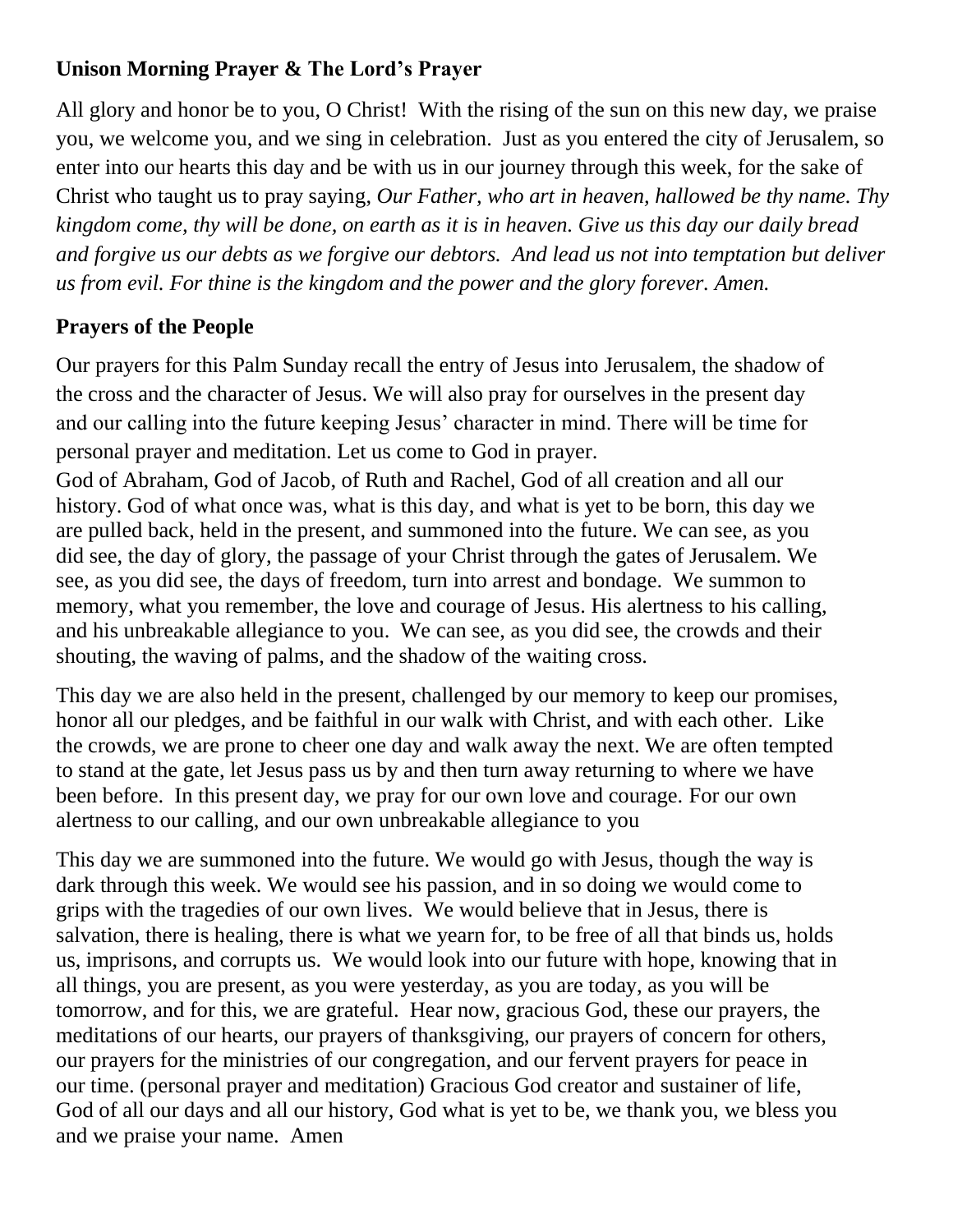### **Scripture Reading:** Mark 14:32-42

Scripture records that on the Sunday before Passover, Jesus entered the city of Jerusalem to the waving of palms. Over the next three days, Jesus, and his disciples, entered and left the city on a daily basis, staying each night in the village of Bethany. On Thursday, Jesus sends his disciples, Peter, and John, into Jerusalem to prepare the Passover meal for that evening. After sunset, Jesus and his disciples return to the city and celebrate Passover in the upper room. Following that meal and after Judas departs, Jesus and his disciples retire to the Garden of Gethsemane. Our Gospel for today picks up the narrative at this point. From the Gospel according to Mark Chapter 14, Verses 32 through 42.

They went to a place called Gethsemane; and he said to his disciples, "Sit here while I pray." He took with him Peter and James and John and began to be distressed and agitated. And he said to them, "I am deeply grieved, even to death; remain here, and keep awake." And going a little farther, he threw himself on the ground and prayed that, if it were possible, the hour might pass from him. He said, "Abba, Father, for you all things are possible; remove this cup from me; yet, not what I want, but what you want." He came and found them sleeping; and he said to Peter, "Simon, are you asleep? Could you not keep awake one hour? Keep awake and pray that you may not come into the time of trial; the spirit indeed is willing, but the flesh is weak." And again, he went away and prayed, saying the same words. And once more he came and found them sleeping, for their eyes were very heavy; and they did not know what to say to him. He came a third time and said to them, "Are you still sleeping and taking your rest? Enough! The hour has come; the Son of Man is betrayed into the hands of sinners. Get up, let us be going. See, my betrayer is at hand." Immediately, while he was still speaking, Judas, one of the twelve, arrived; and with him there was a crowd with swords and clubs, from the chief priests, the scribes, and the elders. Now the betrayer had given them a sign, saying, "The one I will kiss is the man; arrest him and lead him away under guard." So, when he came, he went up to him at once and said, "Rabbi!" and kissed him. Then they laid hands on him and arrested him. But one of those who stood near drew his sword and struck the slave of the high priest, cutting off his ear. Then Jesus said to them, "Have you come out with swords and clubs to arrest me as though I were a bandit? Day after day I was with you in the temple teaching, and you did not arrest me. But let the scriptures be fulfilled." All of them deserted him and fled.

> After the reading, you may reflect on this passage. The sermon for this text may be seen in this week's video.

#### **Sermon:** *Today's Crowd*